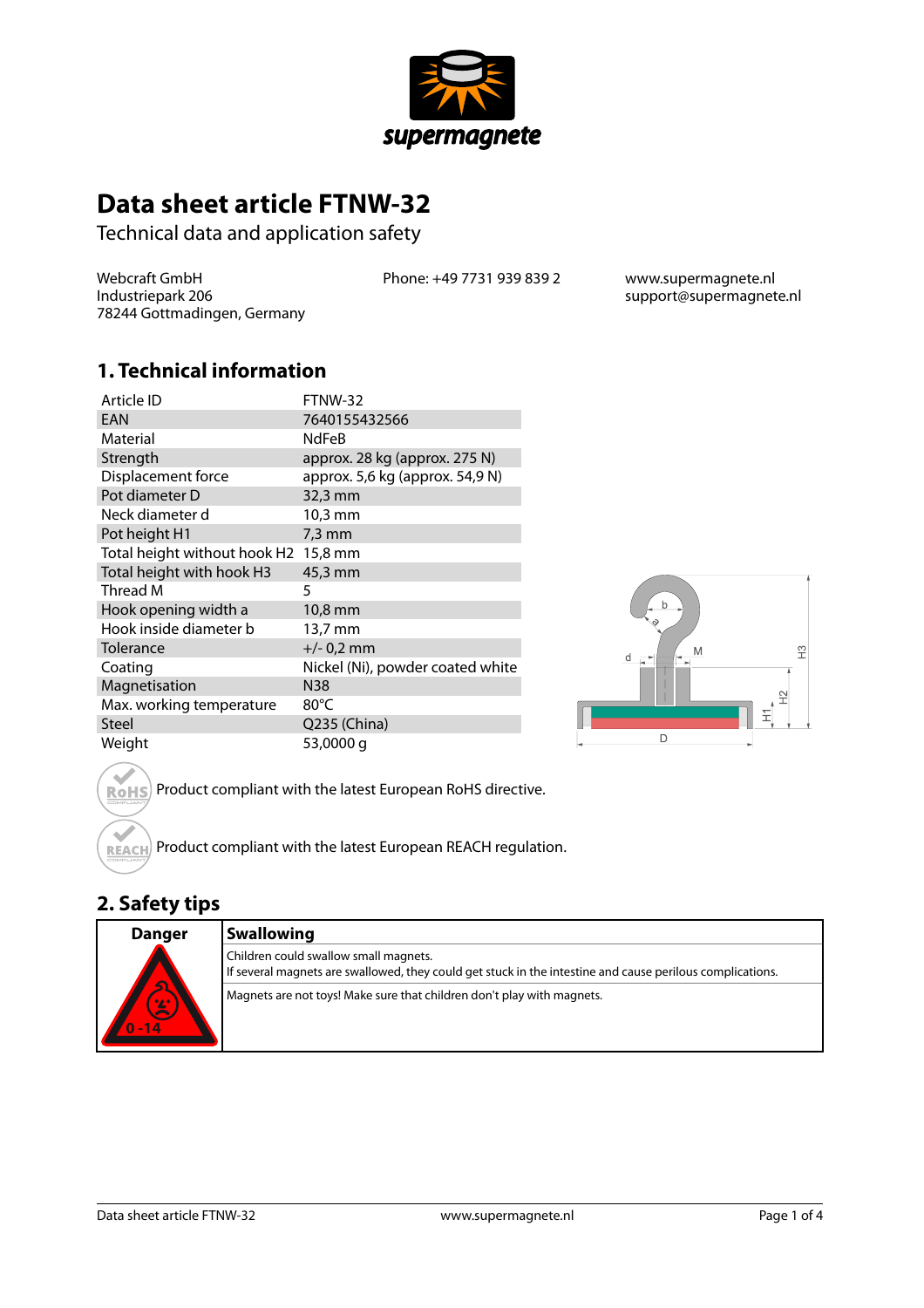| <b>Warning</b> | <b>Contusions</b>                                                                                                                                                                                                                                                                                        |
|----------------|----------------------------------------------------------------------------------------------------------------------------------------------------------------------------------------------------------------------------------------------------------------------------------------------------------|
|                | Big magnets have a very strong attractive force.<br>• Unsafe handling could cause jamming of fingers or skin in between magnets. This may lead to contusions and<br>bruises.<br>. Powerful, very large magnets could cause bone fractures.<br>Wear heavy protective gloves when handling larger magnets. |
|                |                                                                                                                                                                                                                                                                                                          |
| <b>Warning</b> | Pacemaker                                                                                                                                                                                                                                                                                                |
|                | Magnets could affect the functioning of pacemakers and implanted heart defibrillators.<br>• A pacemaker could switch into test mode and cause illness.<br>• A heart defibrillator may stop working.                                                                                                      |
|                | If you wear these devices keep sufficient distance to magnets: www.supermagnete.nl/eng/fag/distance<br>• Warn others who wear these devices from getting too close to magnets.                                                                                                                           |
|                |                                                                                                                                                                                                                                                                                                          |
| <b>Warning</b> | <b>Heavy objects</b>                                                                                                                                                                                                                                                                                     |
|                | Too heavy loads, symptoms of fatique as well as material defect could cause a magnet or magnetic hook to<br>loosen from the surface that is was attached to.<br>Falling objects could lead to serious injuries.                                                                                          |
|                | • The indicated adhesive force applies only to ideal conditions. Allow for a high safety cushion.<br>. Don't use magnets in places where people could sustain injuries in case of material failure.                                                                                                      |
|                |                                                                                                                                                                                                                                                                                                          |
| <b>Warning</b> | <b>Metal splinters</b>                                                                                                                                                                                                                                                                                   |
|                | Neodymium magnets are brittle. Colliding magnets could crack.<br>Charn colintors sould be satapulted away for several meters and injure veur ever                                                                                                                                                        |

|  | Neodymium magnets are brittle. Colliding magnets could crack.<br>Sharp splinters could be catapulted away for several meters and injure your eyes.                          |
|--|-----------------------------------------------------------------------------------------------------------------------------------------------------------------------------|
|  | • Avoid the collision of magnets.<br>$\bullet$ Wear safety glasses when handling larger magnets.<br>Make sure that nearby people are also protected or keep their distance. |

# **3. Handling and storing**

| Caution | <b>Magnetic field</b>                                                                                                                                                                                       |
|---------|-------------------------------------------------------------------------------------------------------------------------------------------------------------------------------------------------------------|
|         | Magnets produce a far-reaching, strong magnetic field. They could damage TVs and laptops, computer hard<br>drives, credit and ATM cards, data storage media, mechanical watches, hearing aids and speakers. |
|         | • Keep magnets away from devices and objects that could be damaged by strong magnetic fields.<br>. Please refer to our table of recommended distances: www.supermagnete.nl/eng/faq/distance                 |
|         |                                                                                                                                                                                                             |

| Caution | Combustibility                                                                          |
|---------|-----------------------------------------------------------------------------------------|
|         | When machining magnets, the drilling dust could easily ignite.                          |
|         | Stay away from machining magnets or use appropriate tools and sufficient cooling water. |
|         |                                                                                         |

| Caution | Nickel allergy                                                                                                                                                                                                                                  |
|---------|-------------------------------------------------------------------------------------------------------------------------------------------------------------------------------------------------------------------------------------------------|
|         | Many of our magnets contain nickel, also those without nickel coating.<br>Some people have an allergic reaction when they come into contact with nickel.<br>• Nickel allergies could develop from perpetual contact with nickel-plated objects. |
|         | • Avoid perpetual skin contact with magnets.<br>. Avoid contact with magnets if you already have a nickel allergy.                                                                                                                              |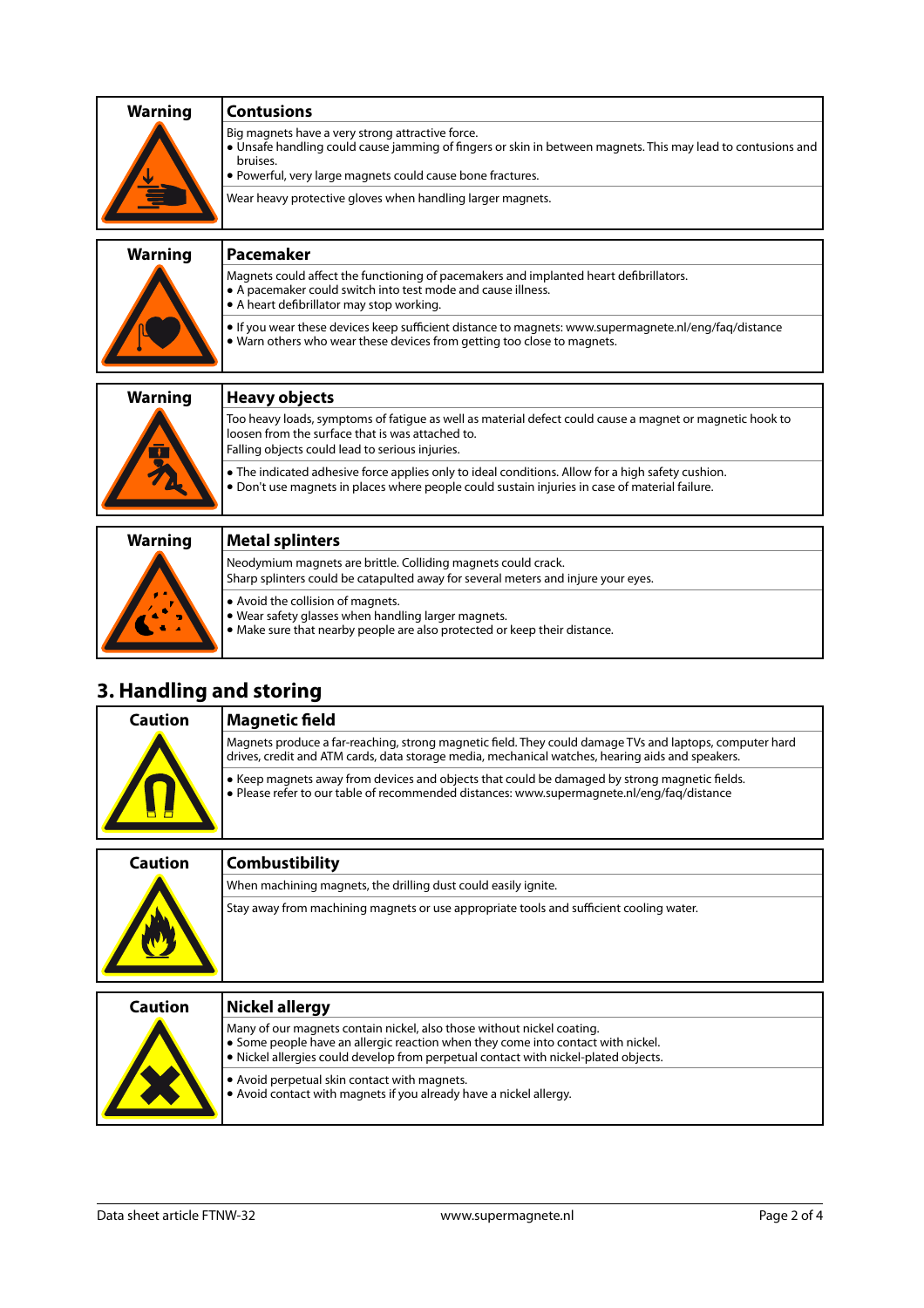| <b>Notice</b> | Influence on people                                                                                                                                                                                                                                                              |
|---------------|----------------------------------------------------------------------------------------------------------------------------------------------------------------------------------------------------------------------------------------------------------------------------------|
|               | According to the current level of knowledge, magnetic fields of permanent magnets do not have a measurable<br>positive or negative influence on people. It is unlikely that permanent magnets constitute a health risk, but it<br>cannot be ruled out entirely.                  |
|               | • For your own safety, avoid constant contact with magnets.<br>• Store large magnets at least one metre away from your body.                                                                                                                                                     |
| <b>Notice</b> | <b>Splintering of coating</b>                                                                                                                                                                                                                                                    |
|               | Most of our neodymium magnets have a thin nickel-copper-nickel coating to protect them from erosion. This<br>coating could splinter or crack due to collision or large pressure. This makes them vulnerable to environmental<br>influences like moisture and they could oxidise. |
|               | • Separate big magnets, especially spheres, with a piece of cardboard.<br>• Avoid collisions of magnets as well as repeated mechanical exposure (e.g. blows, bashes).                                                                                                            |
| <b>Notice</b> | <b>Oxidation, corrosion, rust</b>                                                                                                                                                                                                                                                |
|               | Untreated neodymium magnets oxidise quickly and disintegrate.                                                                                                                                                                                                                    |
|               | Most of our magnets have a nickel-copper-nickel coating to protect them from corrosion. This coating provides<br>some protection against corrosion, but it is not robust enough for continuous outdoor use.                                                                      |
|               | • Use magnets only in the dry indoors or protect them against environmental influences.<br>• Avoid damages to the coating.                                                                                                                                                       |
| <b>Notice</b> | <b>Temperature resistance</b>                                                                                                                                                                                                                                                    |
|               | Neodymium magnets have a maximum working temperature of 80 to 200°C.<br>Most neodymium magnets lose part of their adhesive force permanently at a temperature of 80°C.                                                                                                           |
|               | . Don't use magnets in places where they are exposed to extreme heat.<br>. If you use an adhesive, don't harden it with hot air.                                                                                                                                                 |
| <b>Notice</b> | <b>Mechanical treatment</b>                                                                                                                                                                                                                                                      |
|               | Neodymium magnets are brittle, heat-sensitive and oxidise easily.<br>. When drilling or sawing a magnet with improper tools, the magnet may break.<br>• The emerging heat may demagnetise the magnet.<br>• The magnet will oxidise and disintegrate due to the damaged coating.  |

### **4. Transportation tips**

| Caution | Airfreight                                                                                                                                                         |
|---------|--------------------------------------------------------------------------------------------------------------------------------------------------------------------|
|         | Magnetic fields of improperly packaged magnets could influence airplane navigation devices.<br>In the worst case it could lead to an accident.                     |
|         | • Airfreight magnets only in packaging with sufficient magnetic shielding.<br>• Please refer to the respective regulations: www.supermagnete.nl/eng/fag/airfreight |
| Caution | <b>Postage</b>                                                                                                                                                     |
|         |                                                                                                                                                                    |
|         | Magnetic fields of improperly packaged magnets could cause disturbances in sorting machines and damage<br>fragile goods in other packages.                         |

an offer for a custom-made order instead: [www.supermagnete.nl/eng/custom\\_form.php](http://www.supermagnete.nl/eng/custom_form.php)

Avoid machining magnets if you do not have the necessary machines and experience. Let us provide you with

| l fragile goods in other packages.                                                                                                                                                                                                                                                                                                                                                                                                                           |
|--------------------------------------------------------------------------------------------------------------------------------------------------------------------------------------------------------------------------------------------------------------------------------------------------------------------------------------------------------------------------------------------------------------------------------------------------------------|
| $\bullet$ Please refer to our shipping tips: www.supermagnete.nl/eng/fag/shipping<br>$\bullet$ Use a large box and place the magnet in the middle surrounded by lots of padding material.<br>. Arrange magnets in a package in a way that the magnetic fields neutralise each other.<br>$\bullet$ If necessary, use sheet iron to shield the magnetic field.<br>$\bullet$ There are stricter rules for airfreight: Refer to the warning notice "Airfreight". |

## **5. Disposal tips**

Small amounts of used neodymium magnets can be thrown out with the regular trash. Larger amounts of magnets need to be recycled as scrap metal.